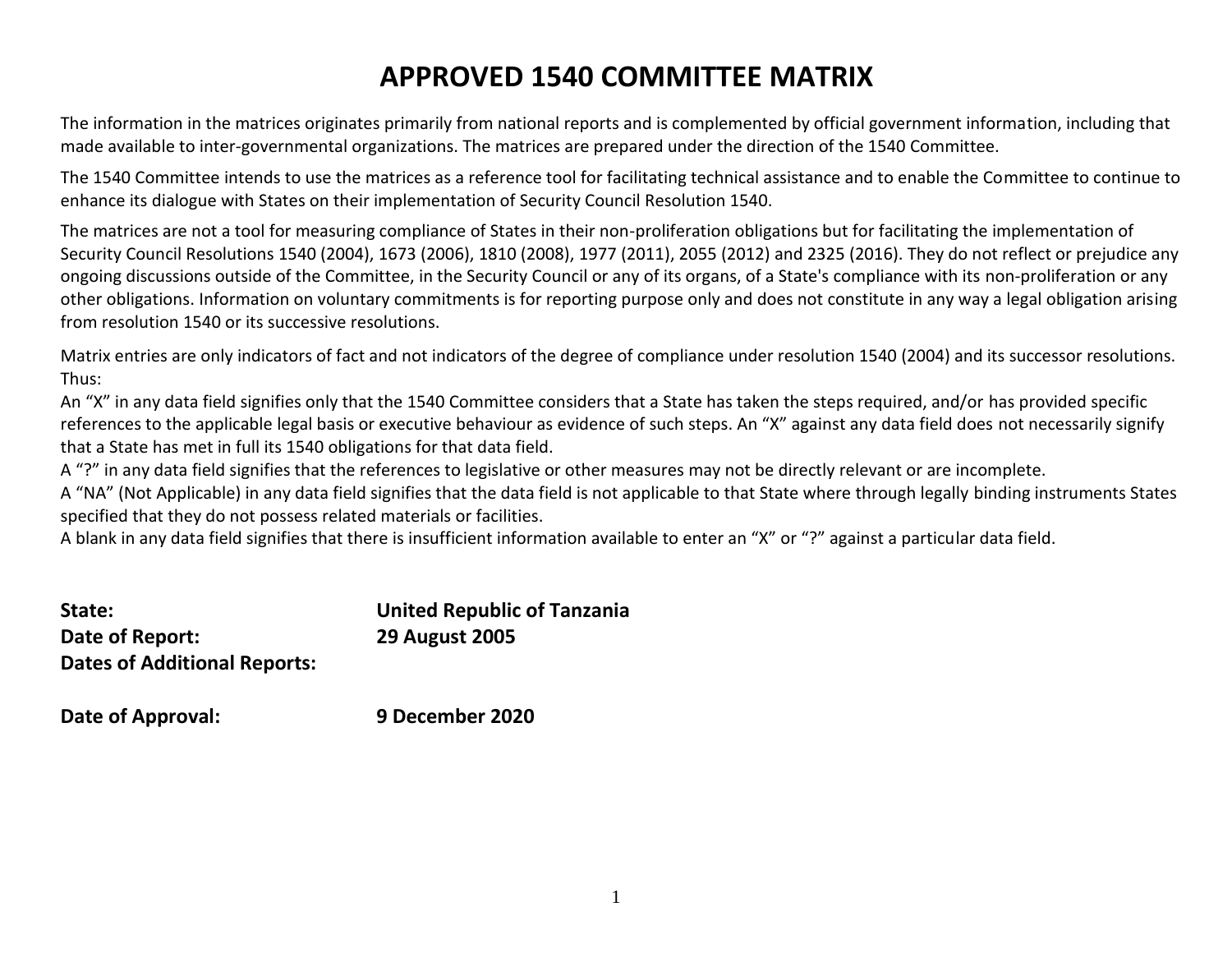### **I. OP 1 and related matters from OP 5, OP 8 (a), (b), (c) and OP10**

| <b>Adherence to legally binding</b><br>instruments, membership of<br>organisations, participation<br>in arrangements and<br>statements made. |                                                                                                | Relevant information (i.e. signing, deposit of instrument of accession, ratification, etc) | <b>Remarks</b><br>(information<br>refers to the<br>page of the<br><b>English version of</b><br>the national<br>report or an<br>official web site) |
|----------------------------------------------------------------------------------------------------------------------------------------------|------------------------------------------------------------------------------------------------|--------------------------------------------------------------------------------------------|---------------------------------------------------------------------------------------------------------------------------------------------------|
| 1                                                                                                                                            | Nuclear Non-<br><b>Proliferation Treaty</b><br>(NPT)                                           | Deposit 31 May 1991                                                                        |                                                                                                                                                   |
| 2                                                                                                                                            | Nuclear Weapons Free<br>Zone/ Protocol(s)                                                      | Pelindaba Treaty: Deposit 19 June 1998                                                     |                                                                                                                                                   |
| $\overline{3}$                                                                                                                               | International<br>Convention for the<br>Suppression of Acts of<br>Nuclear Terrorism             |                                                                                            |                                                                                                                                                   |
| 4                                                                                                                                            | Convention on Physical<br>Protection of Nuclear<br>Material (CPPNM)                            | Deposit 24 May 2006                                                                        |                                                                                                                                                   |
| 5                                                                                                                                            | 2005 Amendment to the<br><b>CPPNM</b>                                                          |                                                                                            |                                                                                                                                                   |
| 6                                                                                                                                            | Comprehensive Nuclear-<br>Test-Ban Treaty (CTBT)<br>(not in force)                             | Deposit 30 September 2004                                                                  |                                                                                                                                                   |
| 7                                                                                                                                            | <b>Chemical Weapons</b><br>Convention (CWC)                                                    | Deposit 25 June 1998                                                                       |                                                                                                                                                   |
| 8                                                                                                                                            | <b>Biological Weapons</b><br>Convention (BWC)                                                  | Deposit 14 August 2019                                                                     |                                                                                                                                                   |
| 9                                                                                                                                            | Geneva Protocol of 1925                                                                        | Deposit 22 April 1963                                                                      |                                                                                                                                                   |
| 10                                                                                                                                           | 1997 International<br>Convention for the<br><b>Suppression of Terrorist</b><br><b>Bombings</b> | Deposit 22 January 2003                                                                    |                                                                                                                                                   |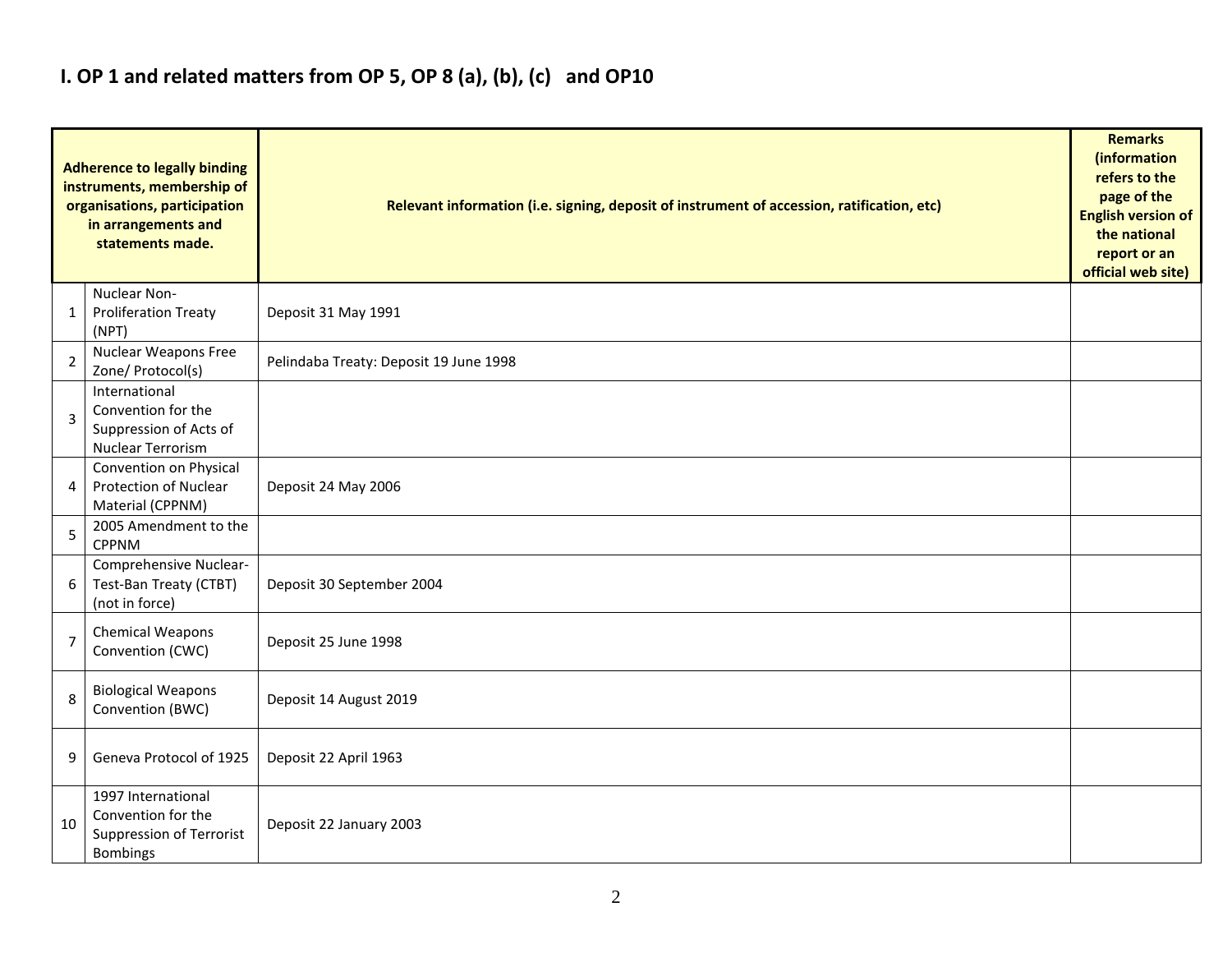|    | 1999 International                                                                    |                                                                                                                                                                                                                                                                                                                                                                                                                                                                                                                                                                      |  |
|----|---------------------------------------------------------------------------------------|----------------------------------------------------------------------------------------------------------------------------------------------------------------------------------------------------------------------------------------------------------------------------------------------------------------------------------------------------------------------------------------------------------------------------------------------------------------------------------------------------------------------------------------------------------------------|--|
| 11 | Convention for the                                                                    |                                                                                                                                                                                                                                                                                                                                                                                                                                                                                                                                                                      |  |
|    | Suppression of the                                                                    | Deposit 22 January 2003                                                                                                                                                                                                                                                                                                                                                                                                                                                                                                                                              |  |
|    | Financing of Terrorism                                                                |                                                                                                                                                                                                                                                                                                                                                                                                                                                                                                                                                                      |  |
|    | 2005 Protocol to the                                                                  |                                                                                                                                                                                                                                                                                                                                                                                                                                                                                                                                                                      |  |
|    | Convention for the                                                                    |                                                                                                                                                                                                                                                                                                                                                                                                                                                                                                                                                                      |  |
| 12 | suppression of unlawful                                                               |                                                                                                                                                                                                                                                                                                                                                                                                                                                                                                                                                                      |  |
|    | acts against the safety of                                                            |                                                                                                                                                                                                                                                                                                                                                                                                                                                                                                                                                                      |  |
|    | maritime navigation                                                                   |                                                                                                                                                                                                                                                                                                                                                                                                                                                                                                                                                                      |  |
|    | 2005 Protocol to the                                                                  |                                                                                                                                                                                                                                                                                                                                                                                                                                                                                                                                                                      |  |
|    | Protocol for the                                                                      |                                                                                                                                                                                                                                                                                                                                                                                                                                                                                                                                                                      |  |
|    | suppression of unlawful                                                               |                                                                                                                                                                                                                                                                                                                                                                                                                                                                                                                                                                      |  |
| 13 | acts against the safety of                                                            |                                                                                                                                                                                                                                                                                                                                                                                                                                                                                                                                                                      |  |
|    | fixed platforms located                                                               |                                                                                                                                                                                                                                                                                                                                                                                                                                                                                                                                                                      |  |
|    | on the continental shelf                                                              |                                                                                                                                                                                                                                                                                                                                                                                                                                                                                                                                                                      |  |
|    | 2010 Convention on the                                                                |                                                                                                                                                                                                                                                                                                                                                                                                                                                                                                                                                                      |  |
|    | Suppression of Unlawful                                                               |                                                                                                                                                                                                                                                                                                                                                                                                                                                                                                                                                                      |  |
| 14 | Acts Relating to                                                                      |                                                                                                                                                                                                                                                                                                                                                                                                                                                                                                                                                                      |  |
|    | <b>International Civil</b>                                                            |                                                                                                                                                                                                                                                                                                                                                                                                                                                                                                                                                                      |  |
|    | Aviation                                                                              |                                                                                                                                                                                                                                                                                                                                                                                                                                                                                                                                                                      |  |
| 15 | Other relevant regional<br>legally binding<br>instruments                             | OAU Convention on the Prevention and Combating of Terrorism, deposit 23 September 2003<br>Protocol to the OAU Convention on the Prevention and Combating of Terrorism, signed 27 January 2005<br>Bamako Convention on the ban of the import into Africa and the control of transboundary movement and management of<br>hazardous wastes within Africa, deposit 5 April 1993                                                                                                                                                                                          |  |
| 16 | <b>International Atomic</b><br>Energy Agency (IAEA)                                   | <b>Since 1976</b>                                                                                                                                                                                                                                                                                                                                                                                                                                                                                                                                                    |  |
| 17 | Directly relevant<br>Arrangements                                                     | The Hague Code of Conduct (HCOC): Subscribing State since 25 November 2002                                                                                                                                                                                                                                                                                                                                                                                                                                                                                           |  |
| 18 | Statement on non-<br>provision of WMD and<br>related materials to<br>non-State actors | State reported that "[e]fforts undertaken by the Government with the assistance from some Member States and<br>international bodies to minimize the loopholes that could facilitate proliferation of and traffic in equipment and materials<br>that can help non-State actors to manufacture, acquire, possess, develop, transport or use nuclear, biological or chemical<br>weapons demonstrates Tanzania's unshakeable commitment to the fight led by the international community to deal with<br>terrorism and the proliferation of weapons of mass destruction". |  |
| 19 | Membership in relevant<br>international, regional<br>or sub-regional<br>organisations | African Union (AU)<br>East African Community (EAC)<br>Southern African Development Community (SADC)<br>Eastern and Southern Africa Anti-Money Laundering Group (ESAAMLG)<br>Egmont Group of Financial Intelligence Units                                                                                                                                                                                                                                                                                                                                             |  |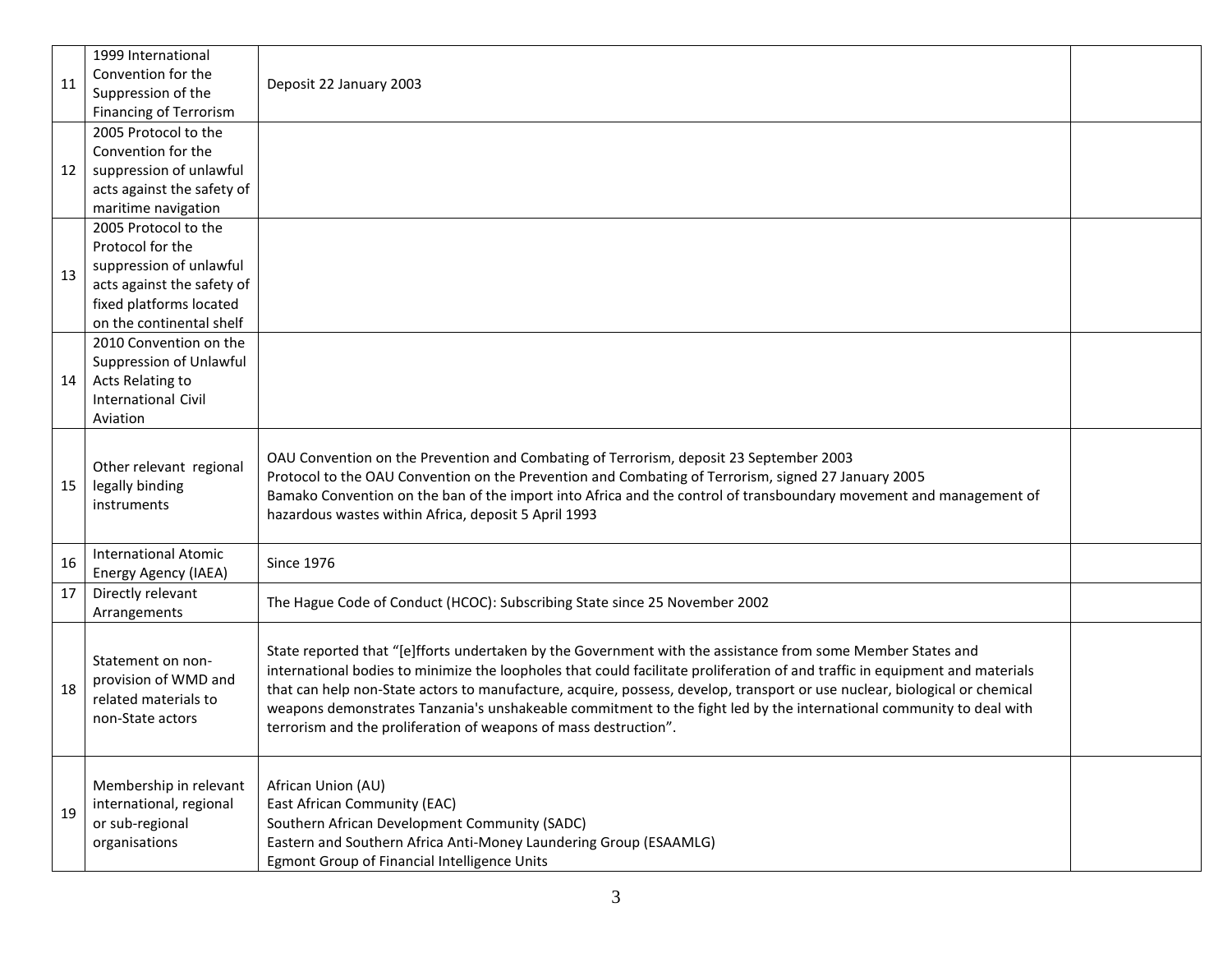| International Maritime Organization (IMO)                                                                         |  |
|-------------------------------------------------------------------------------------------------------------------|--|
| World Health Organization (WHO)                                                                                   |  |
| World Customs Organization (WCO) and Signed WCO Declaration on implementation of Framework of Standards to secure |  |
| and facilitate global trade (SAFE Framework of Standards)                                                         |  |
| World Organisation for Animal Health (OIE)                                                                        |  |
| International Criminal Police Organization (INTERPOL)                                                             |  |
| World Bank Group                                                                                                  |  |
| International Monetary Fund (IMF)                                                                                 |  |
| State party to the 2005 Revised Cotonou Agreement, as revised (ACP member)                                        |  |
|                                                                                                                   |  |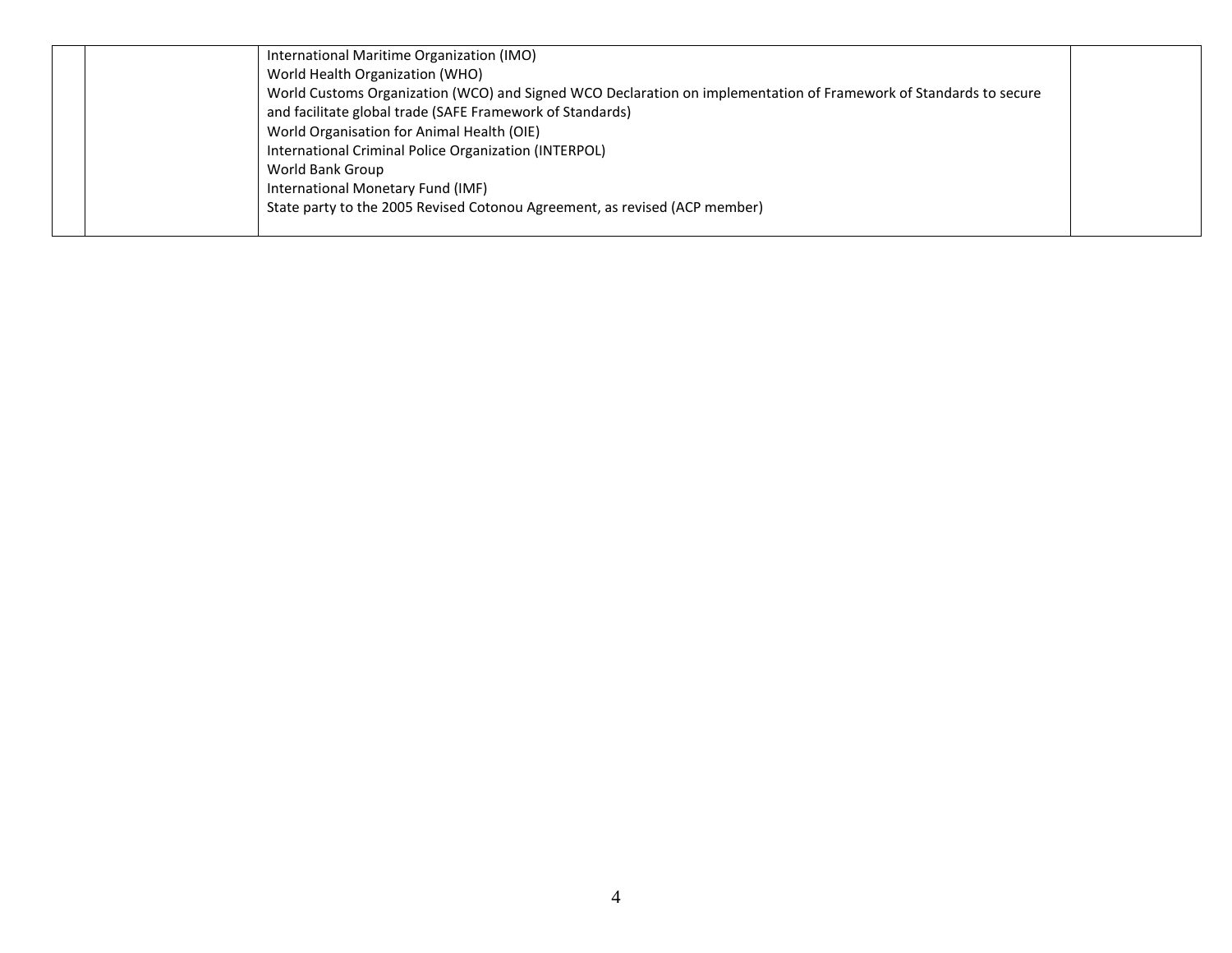### **II. OP 2 - Nuclear Weapons (NW), Chemical Weapons (CW) and Biological Weapons (BW)**

| <b>National legislation which</b><br>prohibits persons or entities<br>to engage in one of the<br>following activities and its<br>enforcement |             |        |                       |              | <b>National legal framework</b>                                                                                                                                                                                                                                                                                                                           |        |                   | <b>Enforcement and civil/criminal penalties</b> |                                                                                                                                                                               |                |
|----------------------------------------------------------------------------------------------------------------------------------------------|-------------|--------|-----------------------|--------------|-----------------------------------------------------------------------------------------------------------------------------------------------------------------------------------------------------------------------------------------------------------------------------------------------------------------------------------------------------------|--------|-------------------|-------------------------------------------------|-------------------------------------------------------------------------------------------------------------------------------------------------------------------------------|----------------|
|                                                                                                                                              |             | $X$ /? |                       |              | Source document of national implementation                                                                                                                                                                                                                                                                                                                | $X$ /? |                   |                                                 |                                                                                                                                                                               | <b>Remarks</b> |
|                                                                                                                                              |             | N      | $\mathbf{c}$<br>w w w | $\mathbf{B}$ | law                                                                                                                                                                                                                                                                                                                                                       | N<br>W | $\mathbf{C}$<br>W | $\mathbf{B}$<br>W                               | <b>Source document</b>                                                                                                                                                        |                |
| $\mathbf{1}$                                                                                                                                 | manufacture |        |                       |              |                                                                                                                                                                                                                                                                                                                                                           |        |                   |                                                 |                                                                                                                                                                               |                |
| $\overline{2}$                                                                                                                               | acquire     |        |                       |              |                                                                                                                                                                                                                                                                                                                                                           |        |                   |                                                 |                                                                                                                                                                               |                |
| 3                                                                                                                                            | possess     | X      | X                     | $\mathsf{X}$ | NW/CW/BW:<br>The Prevention of Terrorism Act, 2002, sections<br>4 (distributing radioactive substance, toxic<br>chemical, microbial/biological agent or toxin),<br>22 (accumulates, stockpiles or otherwise keeps<br>any weapons for terrorist act)<br>CW:<br>Penal Code, section 235 (possess poisonous<br>substance)                                    | X      | $\mathsf{x}$      | $\mathsf{X}$                                    | NW/CW/BW:<br>The Prevention of Terrorism Act, 2002, Part IV<br>(offences)<br>CW:<br>Penal Code, section 235 (penalty)                                                         |                |
| 4                                                                                                                                            | develop     |        |                       |              |                                                                                                                                                                                                                                                                                                                                                           |        |                   |                                                 |                                                                                                                                                                               |                |
| 5                                                                                                                                            | transport   |        |                       |              |                                                                                                                                                                                                                                                                                                                                                           |        |                   |                                                 |                                                                                                                                                                               |                |
| 6                                                                                                                                            | transfer    | X      | $\pmb{\times}$        | $\mathsf{X}$ | NW/CW/BW:<br>The Prevention of Terrorism (General)<br>Regulations of 2014, sections 12(1) (transfer<br>arms to declared person), 16 (facilitates control<br>of terrorist property by transfer to nominee),<br>20 (provides any weapon)<br>NW:<br>Atomic Energy Act, No. 7 of 2003, section 11<br>(Prohibition on export of ionizing radiation<br>sources) | X      | $\mathsf{X}$      | $\mathsf{X}$                                    | NW/CW/BW:<br>The Prevention of Terrorism (General)<br>Regulations of 2014, section 12(2) (penalty)<br>NW:<br>Atomic Energy Act, No. 7 of 2003, sections 11,<br>72 (penalties) |                |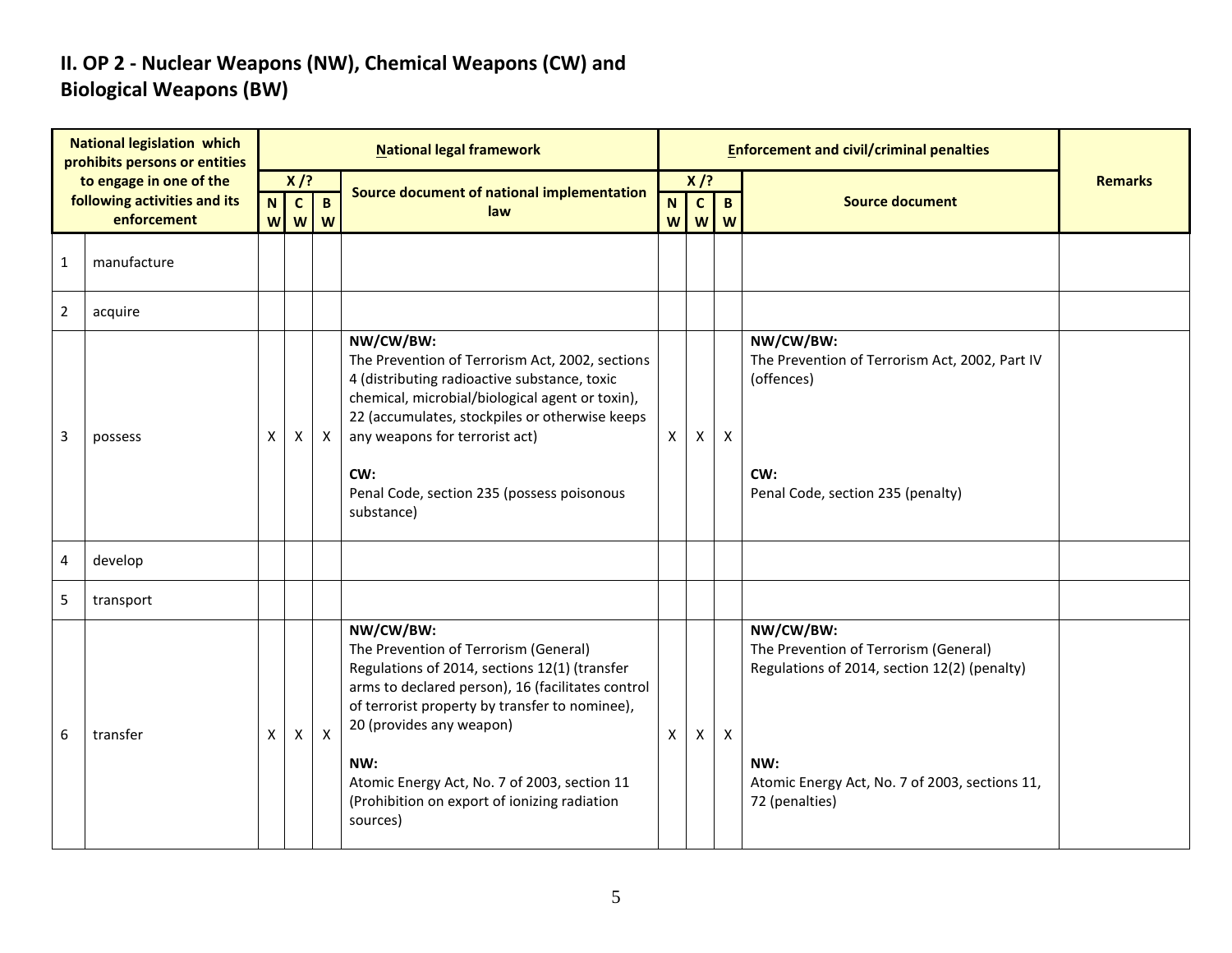| $\overline{7}$ | use                                                                | X | Х | $\mathsf{X}$ | NW/CW/BW:<br>The Prevention of Terrorism Act, 2002, section<br>4 (distributing, releasing, exposing to<br>radioactive substance, toxic chemical,<br>microbial/biological agent or toxin)<br>The Prevention of Terrorism (General)<br>Regulations of 2014<br>CW:<br>Penal Code, sections 222 (delivers dangerous<br>or noxious thing), 227 (causes poison or<br>noxious thing to be administered or taken),<br>235 (poisonous substance)<br>BW:<br>Penal Code, sections 179 (spread disease<br>dangerous to life), 328 (causing infectious<br>disease in animals) | X | X. | X            | NW/CW/BW:<br>The Prevention of Terrorism Act, 2002, Part IV<br>The Prevention of Terrorism (General)<br>Regulations of 2014<br>CW:<br>Penal Code, sections 227, 235 (penalties)<br>BW:<br>Penal Code, sections 179, 328                                                |  |
|----------------|--------------------------------------------------------------------|---|---|--------------|------------------------------------------------------------------------------------------------------------------------------------------------------------------------------------------------------------------------------------------------------------------------------------------------------------------------------------------------------------------------------------------------------------------------------------------------------------------------------------------------------------------------------------------------------------------|---|----|--------------|------------------------------------------------------------------------------------------------------------------------------------------------------------------------------------------------------------------------------------------------------------------------|--|
| 8              | attempt to engage in<br>abovementioned<br>activities               | Χ | X | $\mathsf{X}$ | NW/CW/BW:<br>The Prevention of Terrorism Act, 2002, section<br>27 (attempts to commit)<br>Penal Code, Chapter XLI (attempts)                                                                                                                                                                                                                                                                                                                                                                                                                                     | Χ | X  | $\mathsf{X}$ | NW/CW/BW:<br>The Prevention of Terrorism Act, 2002,<br>sections 27 (same punishment as offence)<br>Penal Code, Chapter XLI (penalty)                                                                                                                                   |  |
| 9              | participate as an<br>accomplice in<br>abovementioned<br>activities | х | X | $\mathsf{X}$ | NW/CW/BW:<br>The Prevention of Terrorism Act, 2002, sections<br>5-9, 27 (conspires to commit)<br>The Prevention of Terrorism (General)<br>Regulations of 2014                                                                                                                                                                                                                                                                                                                                                                                                    | Χ | X. | $\mathsf{X}$ | NW/CW/BW:<br>The Prevention of Terrorism Act, 2002, Part IV<br>The Prevention of Terrorism (General)<br>Regulations of 2014                                                                                                                                            |  |
| 10             | assist in<br>abovementioned<br>activities                          | Χ | X | $\mathsf{X}$ | NW/CW/BW:<br>The Prevention of Terrorism Act, 2002, sections<br>5-10, 27 (aids and abets)<br>The Prevention of Terrorism (General)<br>Regulations of 2014                                                                                                                                                                                                                                                                                                                                                                                                        | Χ | X  | $\mathsf{X}$ | NW/CW/BW:<br>The Prevention of Terrorism Act, 2002, Part IV<br>The Prevention of Terrorism (General)<br>Regulations of 2014                                                                                                                                            |  |
| 11             | finance<br>abovementioned<br>activities                            | X | X | $\mathsf{X}$ | NW/CW/BW:<br>The Prevention of Terrorism Act, 2002, sections<br>13, 14 (provision or collecting funds for<br>terrorist act)<br>The Prevention of Terrorism (General)<br>Regulations of 2014 (prohibition on funds to<br>declared person; sells and transfers arms,<br>weapons; facilitates any transaction)                                                                                                                                                                                                                                                      | X | X. | $\mathsf{X}$ | NW/CW/BW:<br>The Prevention of Terrorism Act, 2002,<br>sections 13,14<br>The Prevention of Terrorism (General)<br>Regulations of 2014<br>The Anti-Money Laundering and Proceeds of<br>Crime Act of 2009, as amended, sections 6<br>(Financial Intelligence Unit), 8, 9 |  |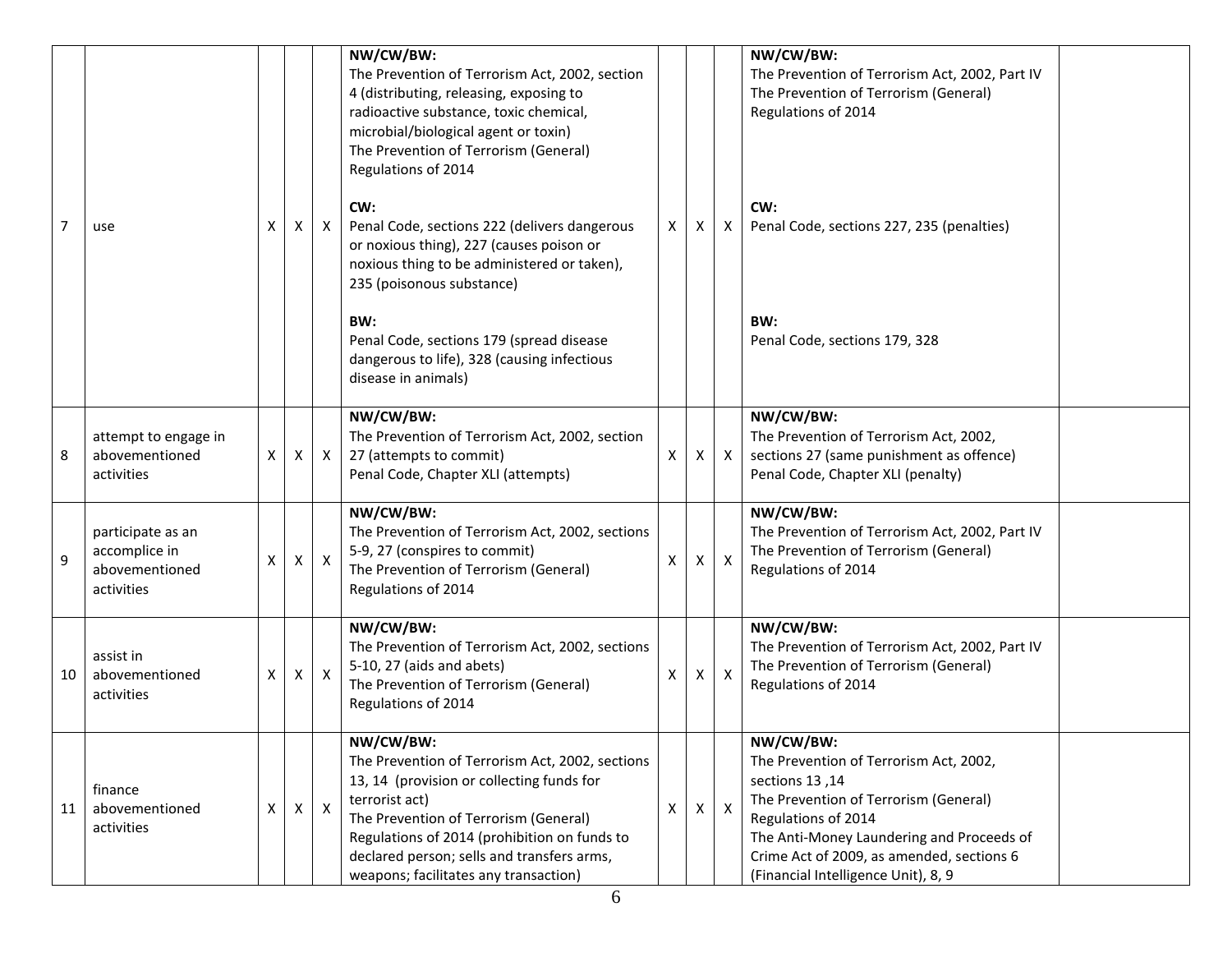|    |                                                                  |  | The Anti-Money Laundering and Proceeds of<br>Crime Act of 2009, as amended, sections 2<br>('specified offence' - illicit arms trafficking), 7<br>(convert, transfer, transport, transmit property<br>that is proceeds of serious offence)<br>Anti-Money Laundering Regulations of 2012<br>(suspicious transaction reporting money<br>laundering and terrorist financing) |  | Anti-Money Laundering Regulations of 2012 |  |
|----|------------------------------------------------------------------|--|--------------------------------------------------------------------------------------------------------------------------------------------------------------------------------------------------------------------------------------------------------------------------------------------------------------------------------------------------------------------------|--|-------------------------------------------|--|
| 12 | abovementioned<br>activities related to<br>means of delivery $1$ |  |                                                                                                                                                                                                                                                                                                                                                                          |  |                                           |  |

1. Means of delivery: missiles, rockets and other unmanned systems capable of delivering nuclear, chemical, or biological weapons that are specially designed for such use.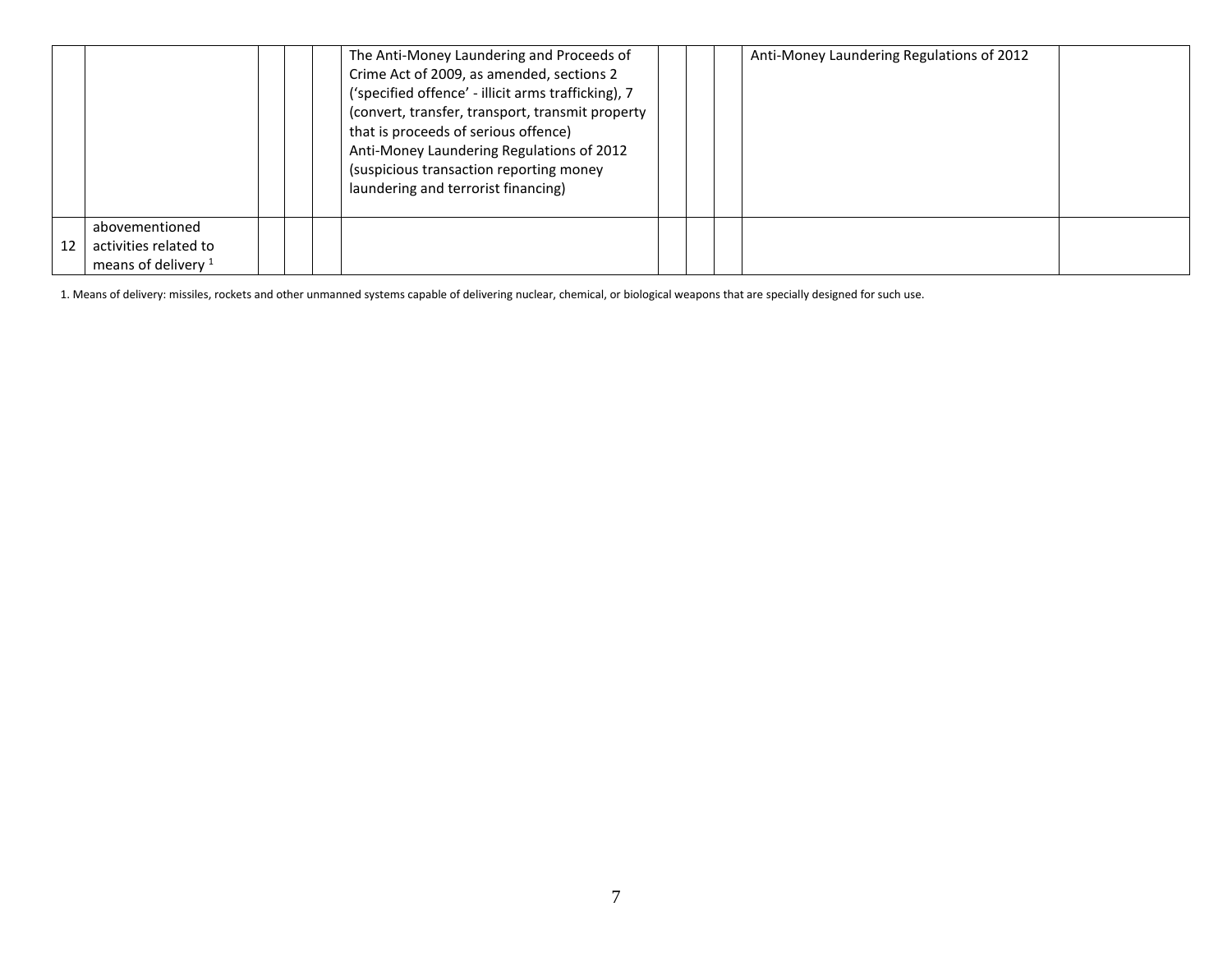#### **III. OP 3 (a) and (b) - Account for/Secure/Physically protect NW, CW and BW, including Related Materials <sup>2</sup>**

| <b>Measures to establish</b><br>domestic controls to prevent |                                                               |        |                  |                                              | National legal and/or regulatory framework                                                                                                                                                   |        |                   | <b>Enforcement and civil/criminal penalties</b> |                                                                                                                         |                |
|--------------------------------------------------------------|---------------------------------------------------------------|--------|------------------|----------------------------------------------|----------------------------------------------------------------------------------------------------------------------------------------------------------------------------------------------|--------|-------------------|-------------------------------------------------|-------------------------------------------------------------------------------------------------------------------------|----------------|
|                                                              | the proliferation of NW, CW,<br><b>BW, and their means of</b> |        | $X$ /?           | $\mathbf{B}$                                 |                                                                                                                                                                                              |        | $X$ /?            |                                                 |                                                                                                                         | <b>Remarks</b> |
|                                                              | delivery; controls over<br>related materials                  | N<br>W | $\mathbf c$<br>W | W                                            | <b>Source document</b>                                                                                                                                                                       | N<br>W | $\mathbf{C}$<br>W | B<br>W                                          | <b>Source document</b>                                                                                                  |                |
| $\mathbf{1}$                                                 | Measures to account for                                       | X      |                  | $\cdot$                                      | NW:<br>INFCIRC/643, Amended SQP and Additional<br>Protocol<br>Atomic Energy Act No. 7 of 2003, sections<br>13(1) (production of atomic energy), 33<br>(production of radioactive material)   | X      |                   | ?                                               | NW:<br>Atomic Energy Act, No. 7 of 2003, sections 5<br>(Tanzania Atomic Energy Agency powers), 13(3),<br>72 (penalties) |                |
|                                                              | production                                                    |        |                  |                                              | BW:<br>Plant Protection Act of 1997, Part II, section<br>3(k) (prohibit or limit breeding of<br>beneficial/harmful organism)                                                                 |        |                   |                                                 | BW:<br>Plant Protection Act of 1997, Part V                                                                             |                |
|                                                              | Measures to account for<br>use                                | X      | $\cdot$          |                                              | NW:<br>INFCIRC/643, Amended SQP and Additional<br>Protocol<br>Atomic Energy Act, No. 7 of 2003, sections<br>13(1) use of atomic energy), 24 (register of<br>users) Part III (control of use) |        | ?<br>X<br>ŗ       |                                                 | NW:<br>Atomic Energy Act, No. 7 of 2003, section 5, Part<br>III and section 72                                          |                |
| $\overline{2}$                                               |                                                               |        |                  | $\cdot$                                      | CW:<br>Environmental Management Act of 2004, Part<br>VIII (pollution), Part IX (waste)                                                                                                       |        |                   |                                                 |                                                                                                                         |                |
|                                                              |                                                               |        |                  | BW:<br>Plant Protection Act of 1997, Part II | BW:<br>Plant Protection Act of 1997, Part V                                                                                                                                                  |        |                   |                                                 |                                                                                                                         |                |
| 3                                                            | Measures to account for<br>storage                            | X      |                  | ?                                            | NW:<br>INFCIRC/643, Amended SQP and Additional<br>Protocol<br>Atomic Energy Act, No. 7 of 2003, sections 11<br>(licence to store), 13 (storage of waste) and 17<br>(storage of source)       | X      |                   | ?                                               | NW:<br>Atomic Energy Act, No. 7 of 2003, sections 13,<br>72<br>Environmental Management Act of 2004, Part<br>XVI        |                |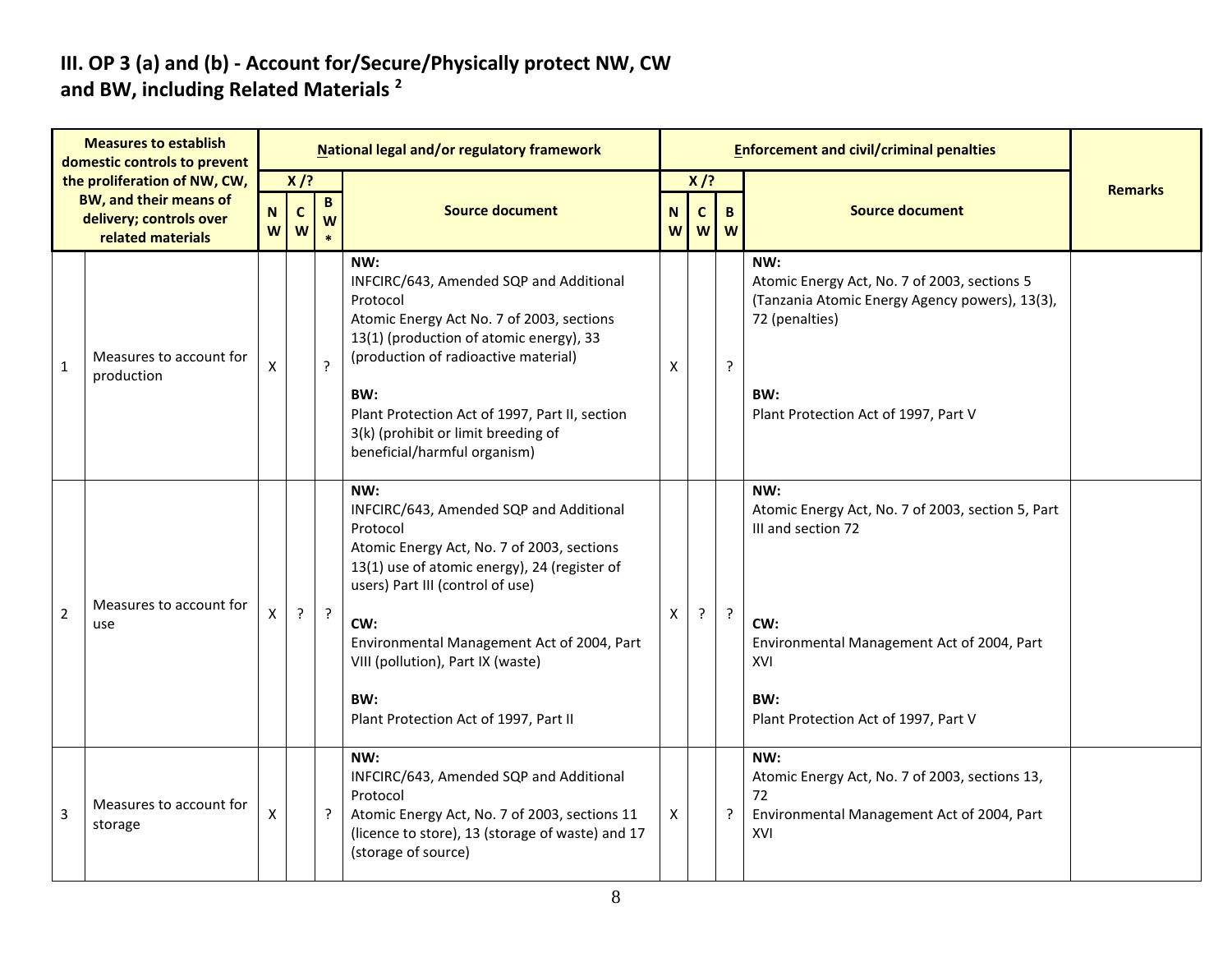|                |                                      |                    |             | Environmental Management Act of 2004,<br>section 137 (radioactive wastes)<br>BW:<br>Environmental Management Act of 2004,<br>section 137 (infectious wastes)<br>Plant Protection Act of 1997, Part II (inspect<br>store infested by harmful organism)                                                                  |        | BW:<br>Environmental Management Act of 2004, Part<br>XVI<br>Plant Protection Act of 1997, Part V                                                                                                                            |
|----------------|--------------------------------------|--------------------|-------------|------------------------------------------------------------------------------------------------------------------------------------------------------------------------------------------------------------------------------------------------------------------------------------------------------------------------|--------|-----------------------------------------------------------------------------------------------------------------------------------------------------------------------------------------------------------------------------|
| $\overline{4}$ | Measures to account for<br>transport | X                  | $\tilde{.}$ | NW:<br>Atomic Energy Act, No. 7 of 2003, section 17<br>(licence for transportation of material or<br>source)<br>Environmental Management Act of 2004,,<br>section 137 (radioactive wastes)<br>BW:<br>Environmental Management Act of 2004,<br>section 137 (infectious wastes)<br>Plant Protection Act of 1997, Part II | X      | NW:<br>Atomic Energy Ac, No. 7 of 2003, section 72<br>Environmental Management Act of 2004, Part<br>XVI<br>$\mathbf{?}$<br>BW:<br>Environmental Management Act of 2004, Part<br>XVI<br>Plant Protection Act of 1997, Part V |
| 5              | Measures to secure<br>production     | N<br>A             |             | NW:<br>INFCIRC/643, Amended SQP                                                                                                                                                                                                                                                                                        | N<br>Α | NW:<br>INFCIRC/643, Amended SQP                                                                                                                                                                                             |
| 6              | Measures to secure use               | N<br>A             |             | NW:<br>INFCIRC/643, Amended SQP                                                                                                                                                                                                                                                                                        | N<br>A | NW:<br>INFCIRC/643, Amended SQP                                                                                                                                                                                             |
| $\overline{7}$ | Measures to secure<br>storage        | N<br>Α             |             | NW:<br>INFCIRC/643, Amended SQP                                                                                                                                                                                                                                                                                        | N<br>Α | NW:<br>INFCIRC/643, Amended SQP                                                                                                                                                                                             |
| 8              | Measures to secure<br>transport      | $\pmb{\mathsf{X}}$ |             | NW:<br>Atomic Energy Act, No. 7 of 2003, Part V                                                                                                                                                                                                                                                                        | Χ      | NW:<br>Atomic Energy Act, No. 7 of 2003, section 72                                                                                                                                                                         |
| 9              | Physical protection<br>measures      | X                  |             | NW:<br>Atomic Energy Act, No. 7 of 2003, section 32                                                                                                                                                                                                                                                                    | X      | NW:<br>Atomic Energy Act, No. 7 of 2003, section 72                                                                                                                                                                         |
| 10             | <b>Personnel Reliability</b>         |                    |             |                                                                                                                                                                                                                                                                                                                        |        |                                                                                                                                                                                                                             |

2. Related materials: materials, equipment and technology covered by relevant multilateral treaties and arrangements, or included on national control lists, which could be used for the design, development, production or use of nuclear, chemical and biological weapons and their means of delivery.

\* Information required in this section may also be available in the State's Confidence Building Measures report, if submitted to the BWC Implementation Support Unit (online at: [http://www.unog.ch/80256EE600585943/\(httpPages\)/4FA4DA37A55C7966C12575780055D9E8?OpenDocument\)](http://www.unog.ch/80256EE600585943/(httpPages)/4FA4DA37A55C7966C12575780055D9E8?OpenDocument)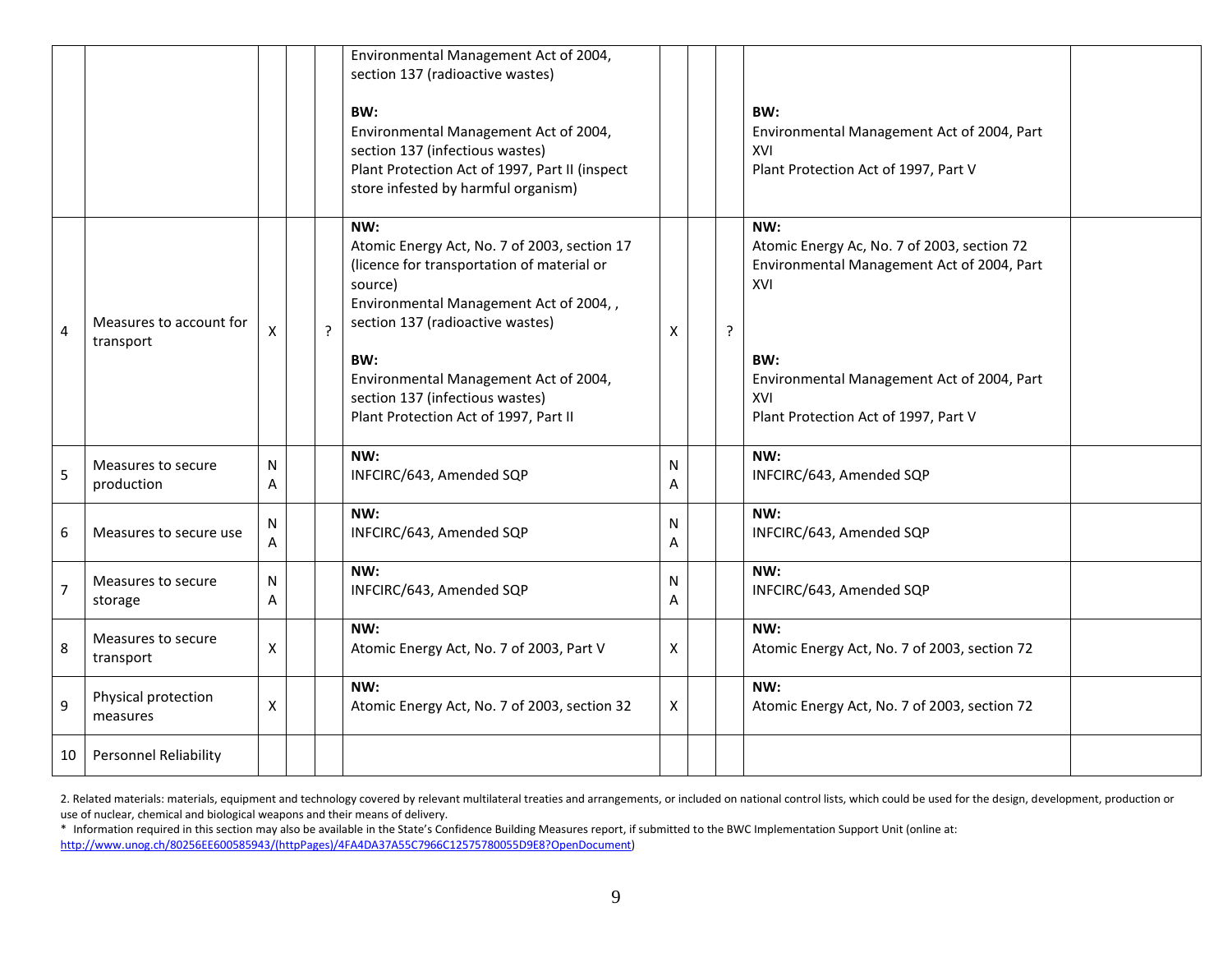#### **IV. OP 3 (a) and (b) - Account for/Secure/Physically protect NW including Related Materials (NW specific)**

| <b>Measures to establish</b><br>domestic controls to prevent<br>the proliferation of NW, and<br>their means of delivery;<br>controls over related<br>materials |                                                                                                                                                                   | <b>Source document</b>                                                                              | <b>Remarks</b> |  |  |  |  |
|----------------------------------------------------------------------------------------------------------------------------------------------------------------|-------------------------------------------------------------------------------------------------------------------------------------------------------------------|-----------------------------------------------------------------------------------------------------|----------------|--|--|--|--|
| 1                                                                                                                                                              | National regulatory<br>authority                                                                                                                                  | Tanzania Atomic Energy Commission<br>Atomic Energy Act, No. 7 of 2003, section 5                    |                |  |  |  |  |
| $\overline{2}$                                                                                                                                                 | Licensing of nuclear<br>installations/entities/<br>use of materials                                                                                               | Atomic Energy Act, No. 7 of 2003, sections 5, 17, 18, 19 and 72                                     |                |  |  |  |  |
| 3                                                                                                                                                              | <b>IAEA Safeguards</b><br>Agreements                                                                                                                              | INFCIRC 643 and Additional Protocol, in force 7 February 2005<br>Amended SQP, in force 10 June 2009 |                |  |  |  |  |
| 4                                                                                                                                                              | IAEA Code of Conduct<br>on Safety and Security<br>of Radioactive Sources                                                                                          | Expressed support                                                                                   |                |  |  |  |  |
| 5                                                                                                                                                              | Supplementary<br>Guidance on the Import<br>and Export of<br>Radioactive Sources of<br>the Code of Conduct on<br>the Safety and Security<br>of Radioactive Sources | Expressed support                                                                                   |                |  |  |  |  |
| 6                                                                                                                                                              | IAEA Incident and<br><b>Trafficking Database</b>                                                                                                                  | Participates                                                                                        |                |  |  |  |  |
| $\overline{7}$                                                                                                                                                 | <b>Integrated Nuclear</b><br>Security Support Plan<br>(INSSP) / International<br><b>Physical Protection</b><br><b>Advisory Service (IPPAS)</b>                    | Integrated Nuclear Security Support Plan (INNSP) approved                                           |                |  |  |  |  |
| 8                                                                                                                                                              | Applying the physical<br>protection                                                                                                                               |                                                                                                     |                |  |  |  |  |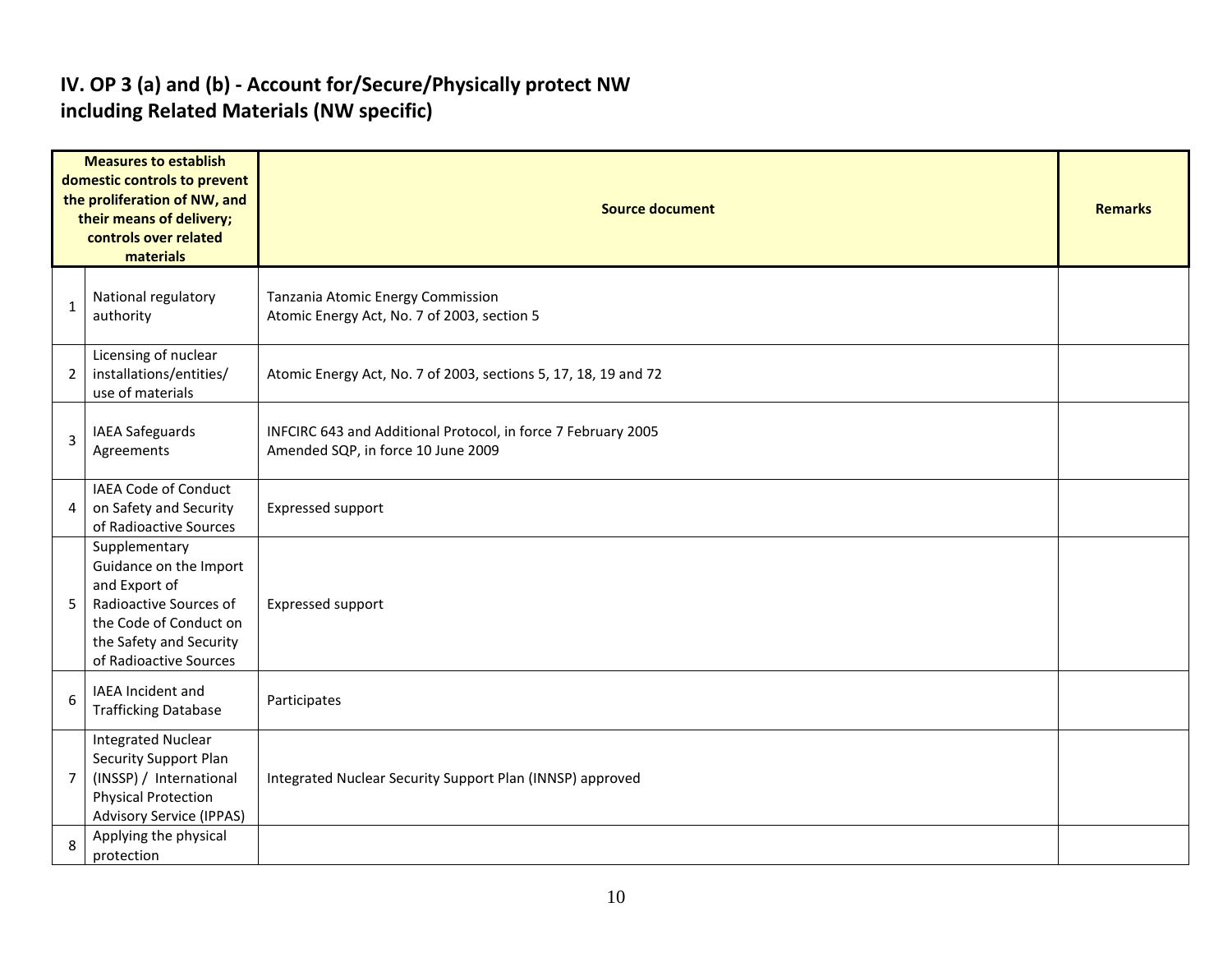|    | recommendations in<br>INFCIRC/225/Rev.5                                                   |                                                                                                                                                                                                                                                                                                                                                                                                                                                                                                                                                                                           |  |
|----|-------------------------------------------------------------------------------------------|-------------------------------------------------------------------------------------------------------------------------------------------------------------------------------------------------------------------------------------------------------------------------------------------------------------------------------------------------------------------------------------------------------------------------------------------------------------------------------------------------------------------------------------------------------------------------------------------|--|
|    | <b>Other Agreements</b><br>related to IAEA                                                | Convention on Early Notification of a Nuclear Accident, accession 27 January 2005<br>Convention on Assistance in the Case of a Nuclear Accident or Radiological Emergency, accession 27 January 2005<br>Revised Supplementary Agreement Concerning the Provision of Technical Assistance by the IAEA (RSA), signature 16<br>January 1989<br>African Regional Co-operative Agreement for Research, Development and Training Related to Nuclear Science and<br>Technology (AFRA) - Fifth Extension, acceptance 18 July 2018<br>Member: Forum of Nuclear Regulatory Bodies in Africa (FNRBA) |  |
| 10 | National legislation and<br>regulations related to<br>nuclear material<br>including CPPNM |                                                                                                                                                                                                                                                                                                                                                                                                                                                                                                                                                                                           |  |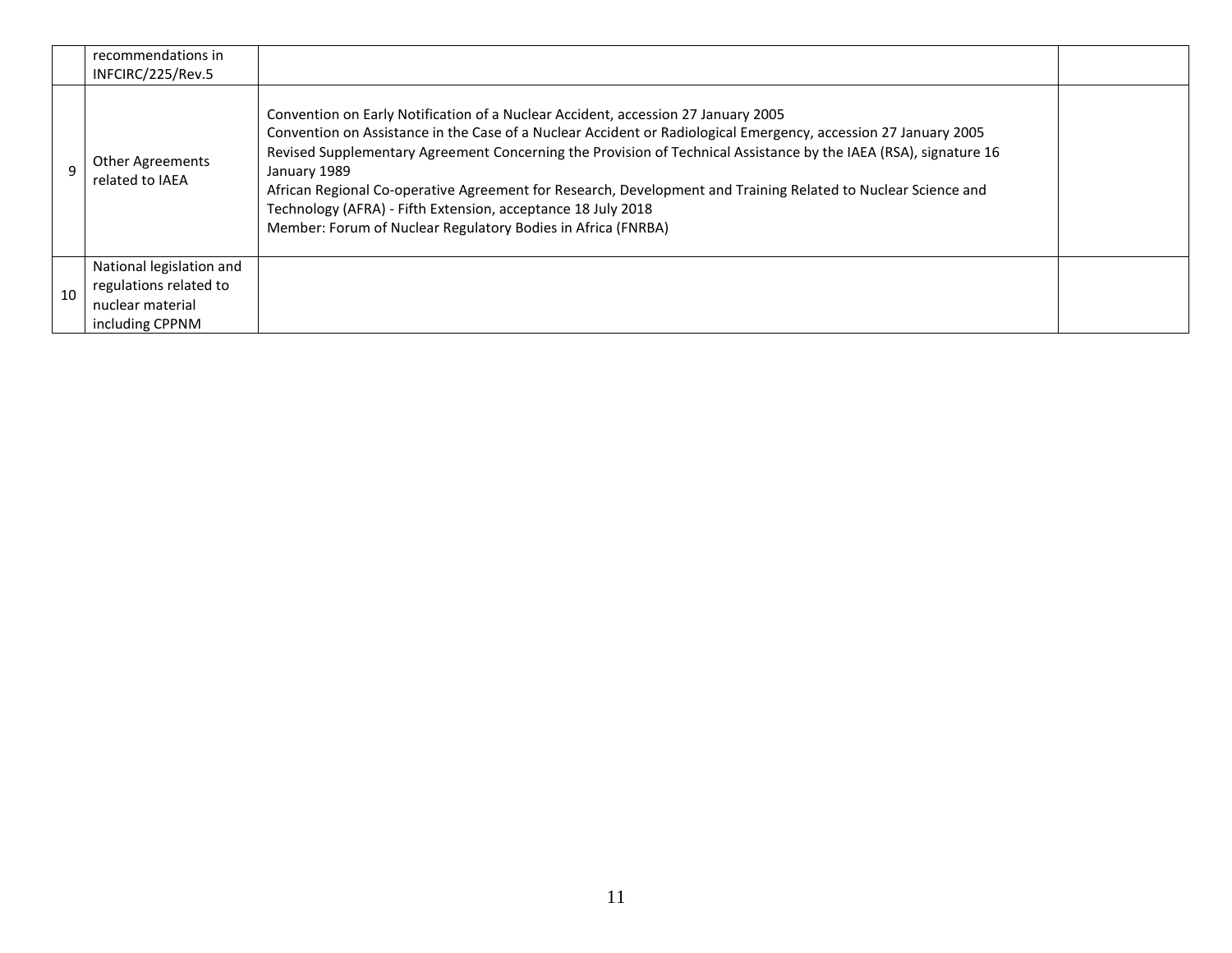#### **V. OP 3 (a) and (b) - Account for/Secure/Physically protect CW including Related Materials (CW specific)**

| <b>Measures to establish</b><br>domestic controls to prevent<br>the proliferation of CW, and<br>their means of delivery;<br>controls over related<br>materials |                                                                                                                     | <b>Source document</b>                                                             |  |  |  |  |  |
|----------------------------------------------------------------------------------------------------------------------------------------------------------------|---------------------------------------------------------------------------------------------------------------------|------------------------------------------------------------------------------------|--|--|--|--|--|
| $\mathbf 1$                                                                                                                                                    | National CWC authority                                                                                              | Ministry of Defence and National Service<br>Interim National Authority for the CWC |  |  |  |  |  |
| $\overline{2}$                                                                                                                                                 | Licensing/registration of<br>installations/facilities/<br>persons/entities/use/<br>handling of related<br>materials |                                                                                    |  |  |  |  |  |
| $\overline{3}$                                                                                                                                                 | Old or abandoned<br>chemical weapons                                                                                |                                                                                    |  |  |  |  |  |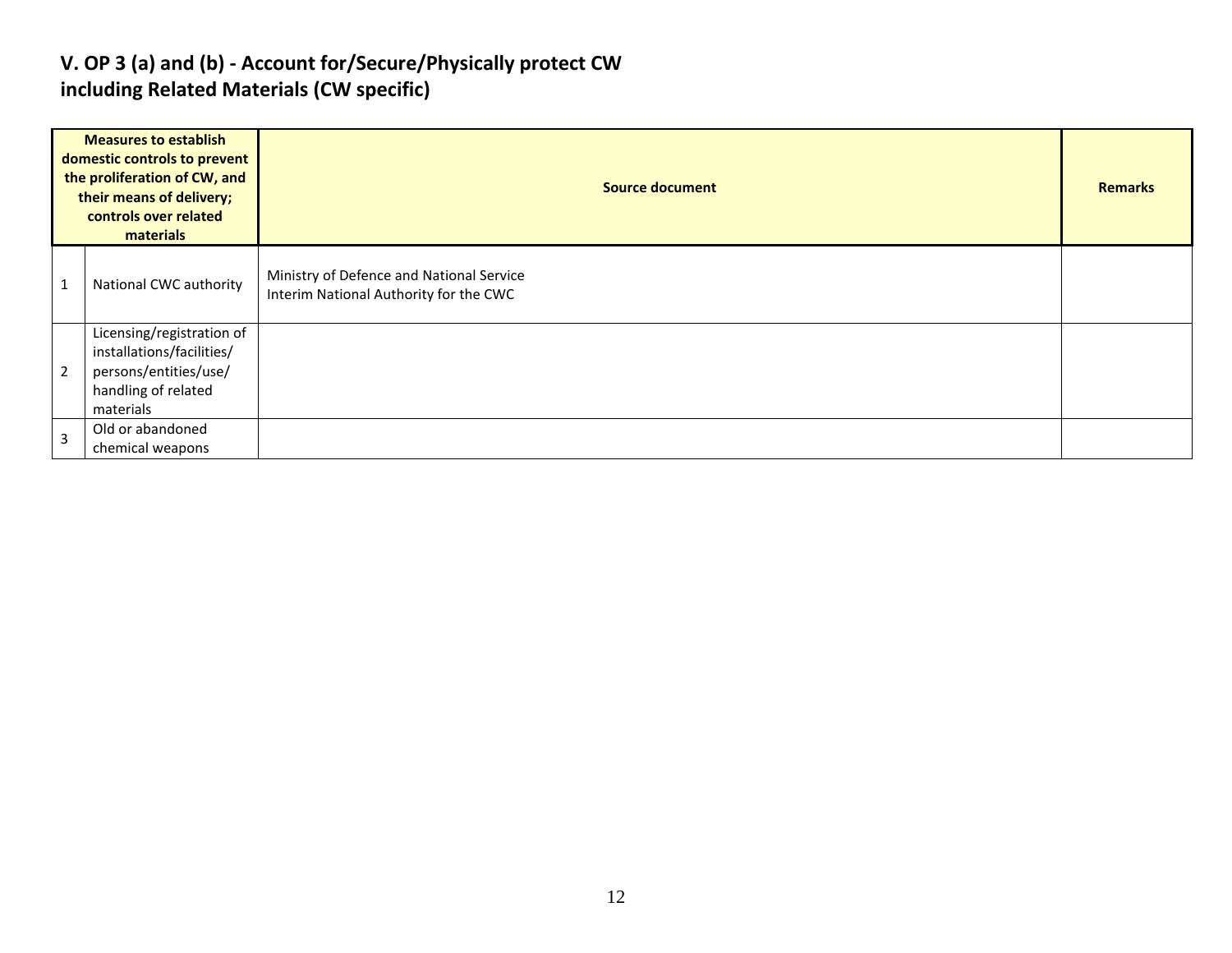#### **VI. OP 3 (a) and (b) - Account for/Secure/Physically protect BW including Related Materials (BW specific)**

| <b>Measures to establish</b><br>domestic controls to prevent<br>the proliferation of BW, their<br>means of delivery; controls<br>over related materials | Source document                                                                                                           |  |  |  |
|---------------------------------------------------------------------------------------------------------------------------------------------------------|---------------------------------------------------------------------------------------------------------------------------|--|--|--|
| Licensing/registration of<br>installations/facilities/<br>persons/entities/use/<br>handling of materials                                                | Private Health Laboratories Regulation Act of 1997, Part IV, section 14(11) (Registration of private health laboratories) |  |  |  |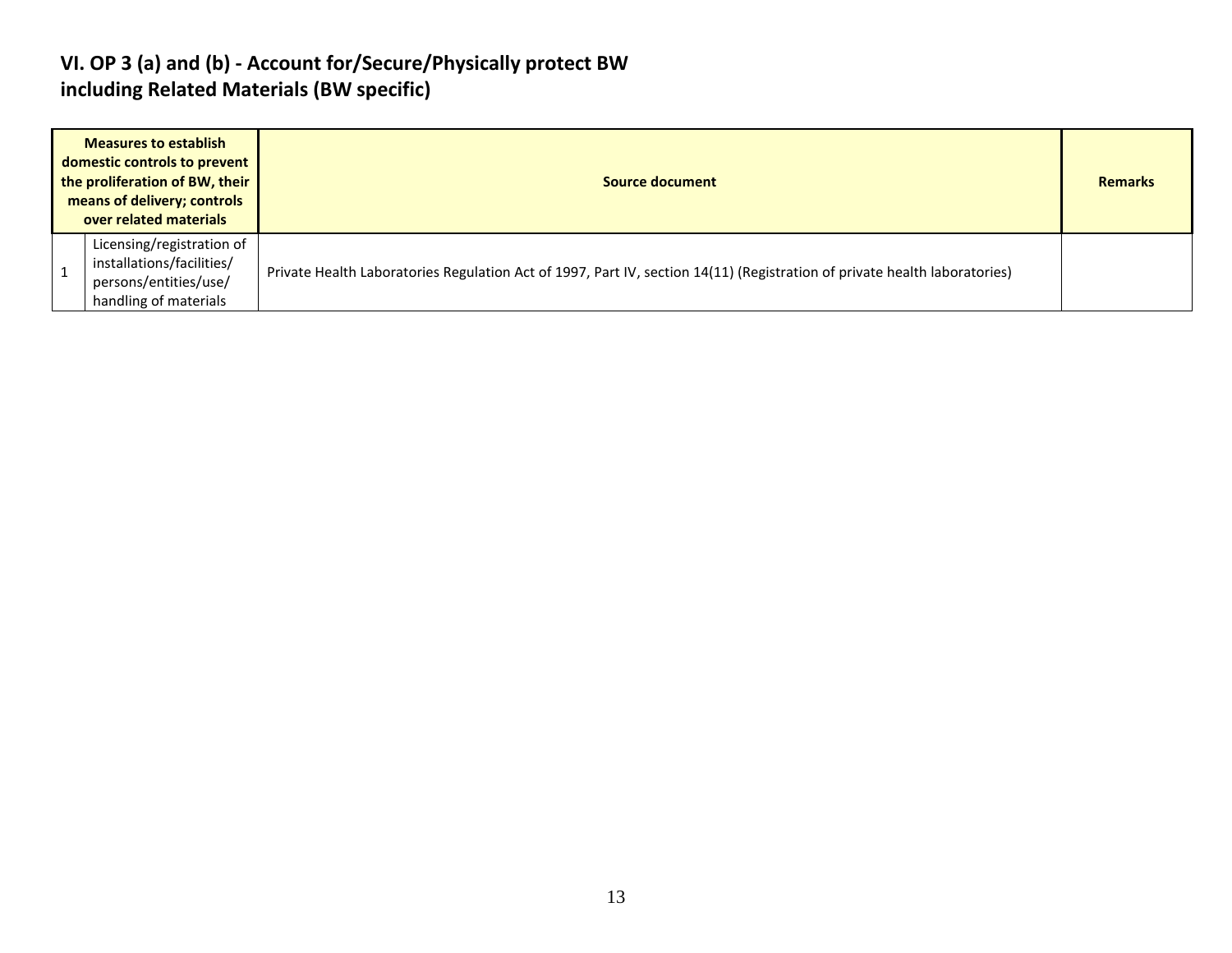# **VII. OP 3 (c) and (d) and related matters from OP 6 - Controls of NW,**

#### **CW and BW, including Related Materials**

| <b>Border controls and export</b><br>and trans-shipment controls<br>to prevent the proliferation<br>of nuclear, chemical and<br>biological weapons and their<br>means of delivery including<br>related materials |                                                                                   | <b>National legal framework</b> |                             |              |                                                                                                                                                                                                                                                                                       |        |                  |                |                                                                                                                                                                                                                                            |                |
|------------------------------------------------------------------------------------------------------------------------------------------------------------------------------------------------------------------|-----------------------------------------------------------------------------------|---------------------------------|-----------------------------|--------------|---------------------------------------------------------------------------------------------------------------------------------------------------------------------------------------------------------------------------------------------------------------------------------------|--------|------------------|----------------|--------------------------------------------------------------------------------------------------------------------------------------------------------------------------------------------------------------------------------------------|----------------|
|                                                                                                                                                                                                                  |                                                                                   | N<br>W                          | $X$ /?<br>$\mathbf{C}$<br>W | B<br>W       | <b>Source document</b>                                                                                                                                                                                                                                                                | N<br>W | $X$ /?<br>C<br>W | B<br>W         | <b>Source document</b>                                                                                                                                                                                                                     | <b>Remarks</b> |
| $\mathbf{1}$                                                                                                                                                                                                     | Border control to<br>detect, deter, prevent<br>and combat illicit<br>trafficking  | X                               | $\mathsf{X}$                | $\mathsf{X}$ | NW/CW/BW:<br>East Africa Community Customs Management<br>Act of 2004, as amended<br><b>East Africa Customs Union Protocol</b><br>Framework for the Attainment of the East<br>African Community (EAC) Single Customs<br>Territory of November 2013                                     | X      | X                | $\mathsf{X}$   | NW/CW/BW:<br>East Africa Community Customs Management<br>Act of 2004, as amended<br>East Africa Customs Union Protocol<br>Framework for the Attainment of the East<br>African Community (EAC) Single Customs<br>Territory of November 2013 |                |
| $\overline{2}$                                                                                                                                                                                                   | Law enforcement to<br>detect, deter, prevent<br>and combat illicit<br>trafficking | X                               | X                           | $\mathsf{X}$ | NW/CW:<br>Tanzania Revenue Authority Act, No. 11 of<br>1995, as amended<br>East Africa Community Customs Management<br>Act of 2004, as amended<br>East African Community Customs Management<br>(Compliance and enforcement) Regulation of<br>2012<br>Atomic Energy Act, No. 7 of 2003 | X      | X                | X              | NW/CW/BW:<br>Commissioner-General<br>Tanzania Atomic Energy Commission<br>National Plant Protection Advisory Committee                                                                                                                     |                |
| 3                                                                                                                                                                                                                | Border control detection<br>measures                                              |                                 |                             |              |                                                                                                                                                                                                                                                                                       | ?      | ŗ                | $\overline{?}$ | NW/CW/BW:<br>Automated System for Customs Data and<br>Management (ASYCUDA++)                                                                                                                                                               |                |
| 4                                                                                                                                                                                                                | Control of brokering                                                              |                                 |                             |              |                                                                                                                                                                                                                                                                                       |        |                  |                |                                                                                                                                                                                                                                            |                |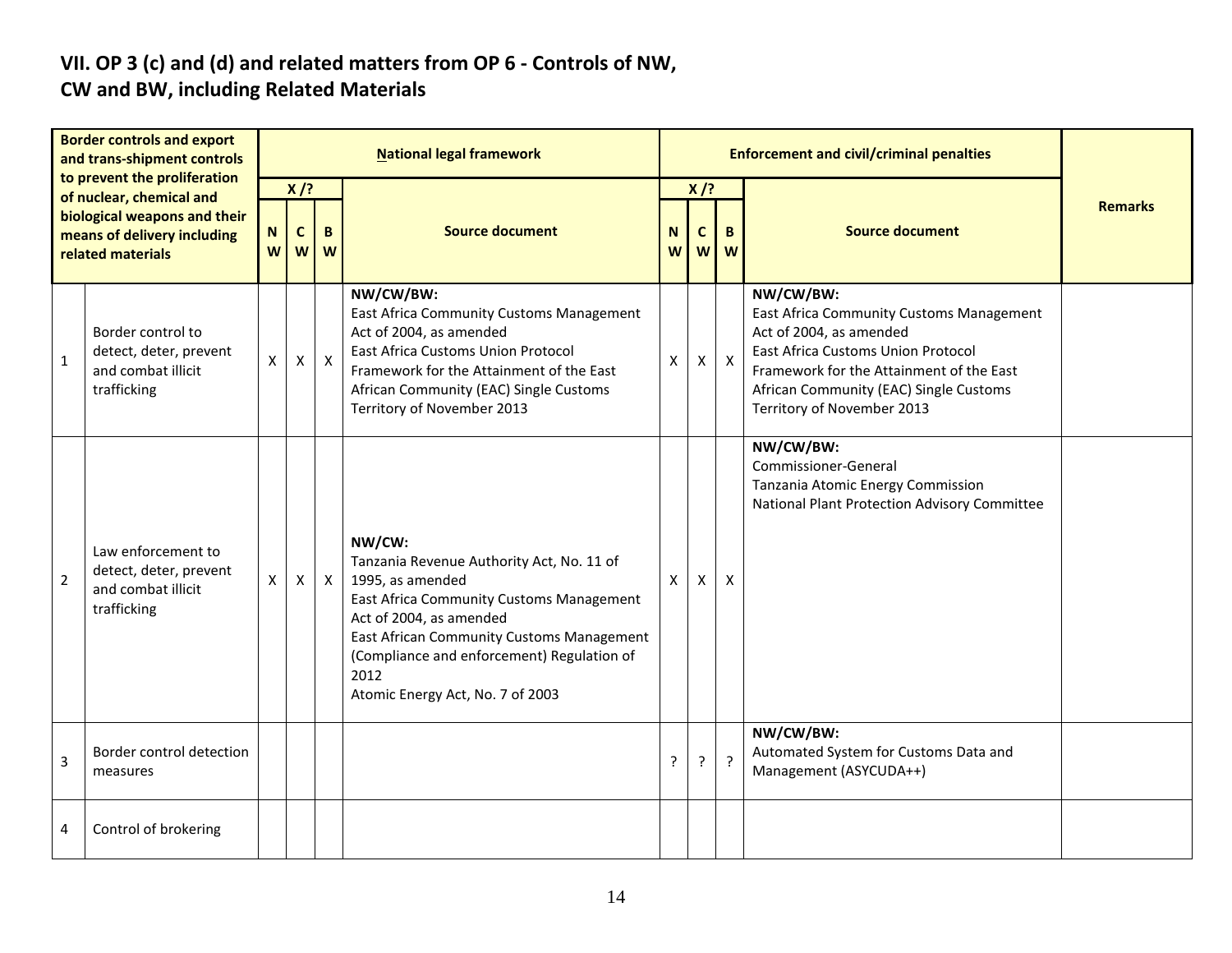| 5  | Export control<br>legislation in place                                                          | Χ |   |   | NW:<br>Atomic Energy Act, No. 7 of 2003, sections 11<br>(licencing and registration for export ionizing<br>radiation sources) ,17 (export of apparatus,<br>article, plant, installation, material - source or<br>is intended to be used involving emission of<br>radiation)                                                                                                                                                                                                                                                                              | X |   |   | NW:<br>Atomic Energy Act, No. 7 of 2003, section 11<br>(penalty)                                                                                                                                                                                                                                                     |  |
|----|-------------------------------------------------------------------------------------------------|---|---|---|----------------------------------------------------------------------------------------------------------------------------------------------------------------------------------------------------------------------------------------------------------------------------------------------------------------------------------------------------------------------------------------------------------------------------------------------------------------------------------------------------------------------------------------------------------|---|---|---|----------------------------------------------------------------------------------------------------------------------------------------------------------------------------------------------------------------------------------------------------------------------------------------------------------------------|--|
| 6  | Licensing provisions and<br>Authority                                                           | X |   |   | NW:<br>Atomic Energy Act No. 7 of 2003, sections 11,<br>17, Part II (Atomic Energy Commission<br>functions)                                                                                                                                                                                                                                                                                                                                                                                                                                              | х |   |   | NW:<br>Atomic Energy Act, No. 7 of 2003, sections 11<br>and 72                                                                                                                                                                                                                                                       |  |
| 7  | Control lists of<br>materials, equipment<br>and technology                                      |   |   |   |                                                                                                                                                                                                                                                                                                                                                                                                                                                                                                                                                          |   |   |   |                                                                                                                                                                                                                                                                                                                      |  |
| 8  | Intangible technology<br>transfers                                                              |   |   |   |                                                                                                                                                                                                                                                                                                                                                                                                                                                                                                                                                          |   |   |   |                                                                                                                                                                                                                                                                                                                      |  |
| 9  | Inclusion of means of<br>delivery                                                               |   |   |   |                                                                                                                                                                                                                                                                                                                                                                                                                                                                                                                                                          |   |   |   |                                                                                                                                                                                                                                                                                                                      |  |
| 10 | End-user controls                                                                               |   |   |   |                                                                                                                                                                                                                                                                                                                                                                                                                                                                                                                                                          |   |   |   |                                                                                                                                                                                                                                                                                                                      |  |
| 11 | Catch all clause                                                                                |   |   |   |                                                                                                                                                                                                                                                                                                                                                                                                                                                                                                                                                          |   |   |   |                                                                                                                                                                                                                                                                                                                      |  |
| 12 | Transit control                                                                                 |   |   |   |                                                                                                                                                                                                                                                                                                                                                                                                                                                                                                                                                          |   |   |   |                                                                                                                                                                                                                                                                                                                      |  |
| 13 | Trans-shipment control                                                                          |   |   |   |                                                                                                                                                                                                                                                                                                                                                                                                                                                                                                                                                          |   |   |   |                                                                                                                                                                                                                                                                                                                      |  |
| 14 | Re-export control                                                                               |   |   |   |                                                                                                                                                                                                                                                                                                                                                                                                                                                                                                                                                          |   |   |   |                                                                                                                                                                                                                                                                                                                      |  |
| 15 | Control over financing of<br>exports/transhipments<br>that would contribute to<br>proliferation | X | X | X | NW/CW/BW:<br>The Prevention of Terrorism Act, 2002,<br>sections 13, 14 (provision or collecting funds<br>for terrorist act)<br>The Prevention of Terrorism (General)<br>Regulations of 2014 (prohibition on funds to<br>declared person; sells and transfers arms,<br>weapons; facilitates any transaction)<br>The Anti-Money Laundering and Proceeds of<br>Crime Act of 2009, as amended, sections 2<br>('specified offence' - illicit arms trafficking), 7<br>(convert, transfer, transport, transmit property<br>that is proceeds of serious offence) | X | X | X | NW/CW/BW:<br>The prevention of Terrorism Act, 2002,<br>sections 13, 14<br>The Prevention of Terrorism (General)<br>Regulations of 2014<br>The Anti-Money Laundering and Proceeds of<br>Crime Act of 2009, as amended, sections 6<br>(Financial Intelligence Unit), 8, 9<br>Anti-Money Laundering Regulations of 2012 |  |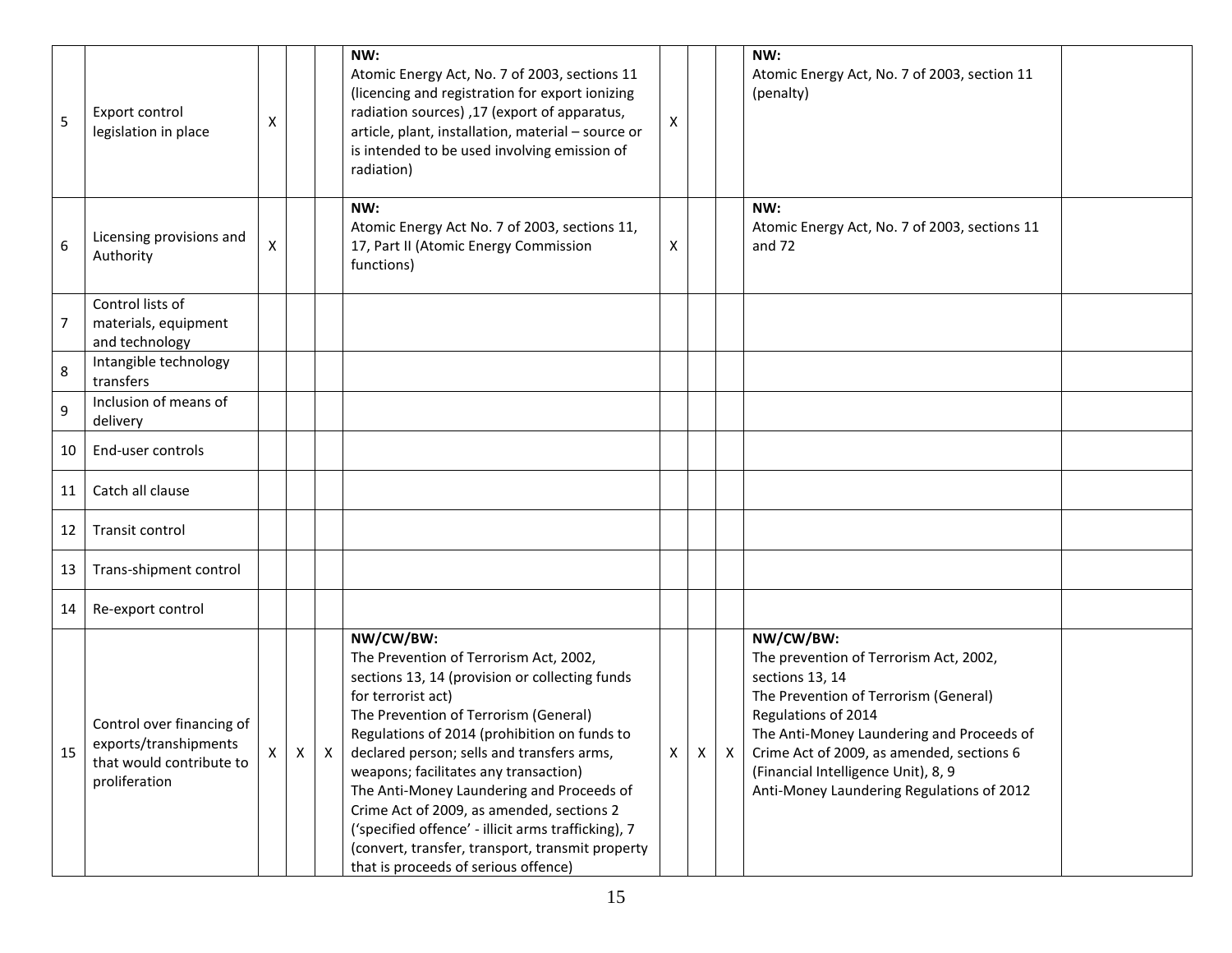|    |                                                                                                                                        |  | Anti-Money Laundering Regulations of 2012 |  |  |  |
|----|----------------------------------------------------------------------------------------------------------------------------------------|--|-------------------------------------------|--|--|--|
| 16 | Control over services<br>related to exports/<br>transhipments that<br>would contribute to<br>proliferation including<br>transportation |  |                                           |  |  |  |